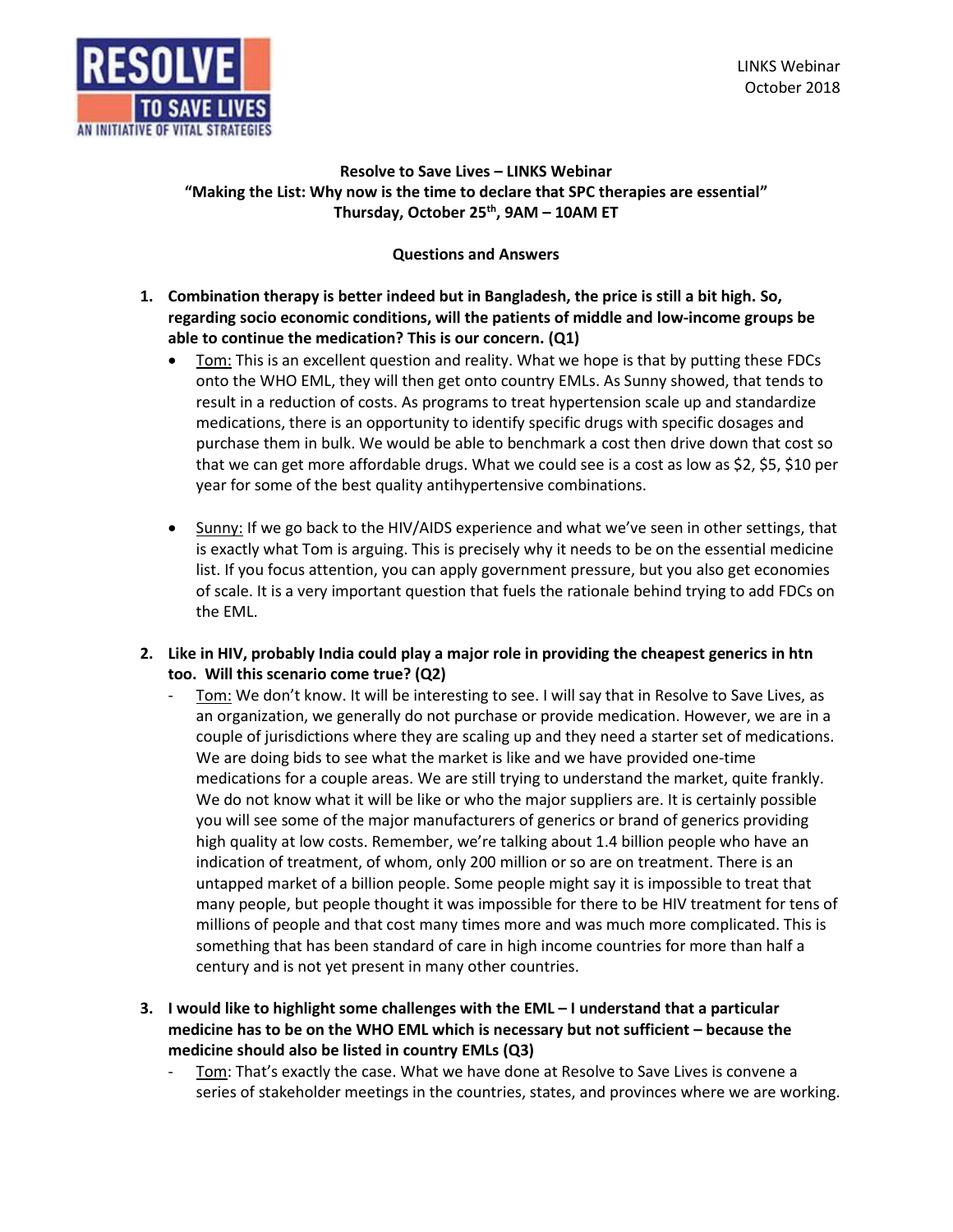

We bring in their experts and we bring in international experts. We say it's your decision. You decide what to choose as your algorithm. And what we've heard over and over again is "we would like to use a fixed drug combination but it's not on our EML, and it's not on our EML because it's not on the WHO EML". So, given that dynamic that all of the jurisdictions we've been working in so far have chosen mono-therapy, we support whatever the jurisdiction wants to do. But we've heard them loud and clear that what they want is for FDCs to be on the EML so that they can then have it on their state or country EML. That would result in a greater comfort of using it as well as lower costs and the ability to get quality up.

- Sunny: I would just add that we know there are 134 countries that effectively use national essential medicines lists to influence procurement. But what we don't yet have is the same sort of scaled process whereby practitioners and citizens are monitoring the national essential medicines list. And then making the point that Tom made, it is possible for these fixed dose combinations or modern hypertension treatments to be on a national essential medicine list. And so, I think it's a brilliant question, but I would also say it's an opportunity to do the same kind of work we have done on an international level and at the national level to standardize the list.
- **4. Does a real possibility exist to introduce these drugs into the WHO EML, specifically after the last rejection? (Q4)** 
	- Tom: We're optimistic. We think that we addressed the concern that the committee had. There's a greater understanding. There are concerns that the cost may be too high, but we think that, if it's on the EML and we standardize the doses in drugs, we can reduce those costs substantially.
- **5. In a primary health set up where lab investigations are not available in the primary health centres, is biochemical monitoring feasible if the patients are kept on FDC when compared to monotherapy? Since its easier to diagnose any abnormalities when the patient is on monotherapy in a set up where investigations are limited. (Q5)** 
	- Tom: This is one reason why several jurisdictions have selected as their algorithm: amlodipine- 5 mg, amlodipine – 10 mg, and then add either a diuretic or RAS-inhibitor or both. Because you are minimizing the potential metabolic abnormalities, what we're finding is that in many contexts where patients need treatment, regular biochemical monitoring is very unlikely to occur. Now it's been studied that even in high income countries biochemical monitoring, even when recommended, generally doesn't occur and there's no worse outcome in patients whom it doesn't occur. Never the less, as it is recommended, it is something to understand. This is an area for further investigation and further evaluation. For example, if you added an ACE or an ARB with a diuretic as the FDC after amlodipine, as one country has suggested to do, that might balance the abnormalities in potassium. This is an important issue.

### **6. Vietnam. Interesting and important presentation – I hope to introduce it to the country. (Q6)**

Tom: This is an important point. Thailand and some other countries are saying, "we don't have to wait for the WHO to put it onto our EML." You can download from the links Sunny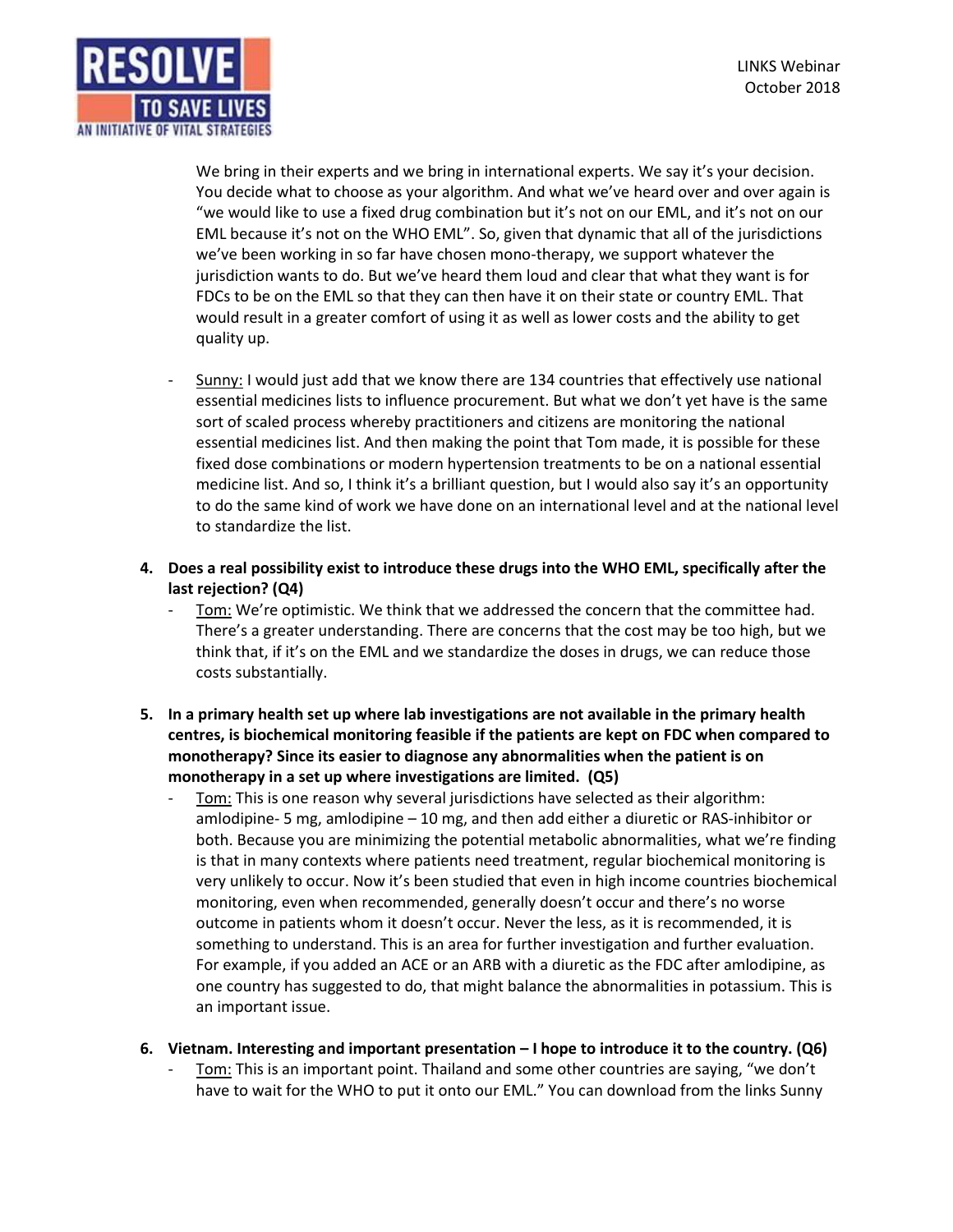

that showed the full justification of this and countries can add to their EML. We began this process more than 6 months ago and it will be another 6 months before the WHO EML actually considers it – Apr 2019. So, we will see.

## **7. One hurdle to overcome is misconceptions of influential physicians. (Q7)**

- Tom: Interestingly, what we've seen in other countries is they all use the combination drugs in their private practices. So, there is actually a disadvantage to the public sector if it's not using FDCs because its seen as better for all the reasons Sunny went into. There's a much bigger issue of impact by adding a low dose of a second agent then by doubling the dosage of the first agent and, probably, a lower level of adverse events. For example, when you double amlodipine, you get a lot of edema. There are also lots of misconceptions about antihypertensive treatments and something we might do in the future in a webinar is go through some of those misconceptions. We see this repeatedly around the world in terms of the role of beta blockers; who should get an ACE-inhibitor; ACEs and ARBs, etc. Some of the things are still debatable but some are pretty clear and the knowledge lags behind the reality.
- Sunny: This hurdle of the misconception of influential physicians is important. I was talking to my mother, who is also a physician, about changes in practicing that some physicians have done for 30 or 40 years. For me, what I use in those settings is guideline support. And so, if physicians are raising those questions and they do have influence on treatment policy, I would say the European guidelines in 2018 are very important because they affirm in a very strong way the role of FDCs.
- **8. A number of initiatives aimed at increasing access to NCD meds are underway – Defeat NCD Marketplace and the PATH coalition comes to mind. Is this important work by Resolve interacting with work of other NCD coalitions' partnerships? (Q8)** 
	- Tom: Absolutely. We will work with anyone who is helping to improve care and treatment. So, this is an important area to be in. Some of these groups are just scaling up and I think some of what we have to do is work with countries because ultimately, it will be the countries that are purchasing the drugs. They will be spending the money. They'll maybe make a decision based on where national manufacturers are or at the most cost-effective. We hope these decisions will always be evidence-based and for the maximum benefit of patients and reducing to the greatest extent possible any co-payments patients have to make.

### **9. In Bangladesh, it will be hard to make everyone follow the same protocols. (Q9)**

Tom: Well, I think that's true not just of Bangladesh but for every country in the world. One of the challenges we have is that doctors tend to be quite reluctant to follow protocol. This is one of the reasons we strongly encourage task sharing. We strongly encourage the involvement of nurses, pharmacists, community outreach workers, and the rigorous evaluation of outcomes. It's been shown now, for more than 40 years, that protocol driven care does better. Patients are more likely to have disease control. They're less likely to have adverse events. They're less likely to have heart attacks, strokes, and other complications of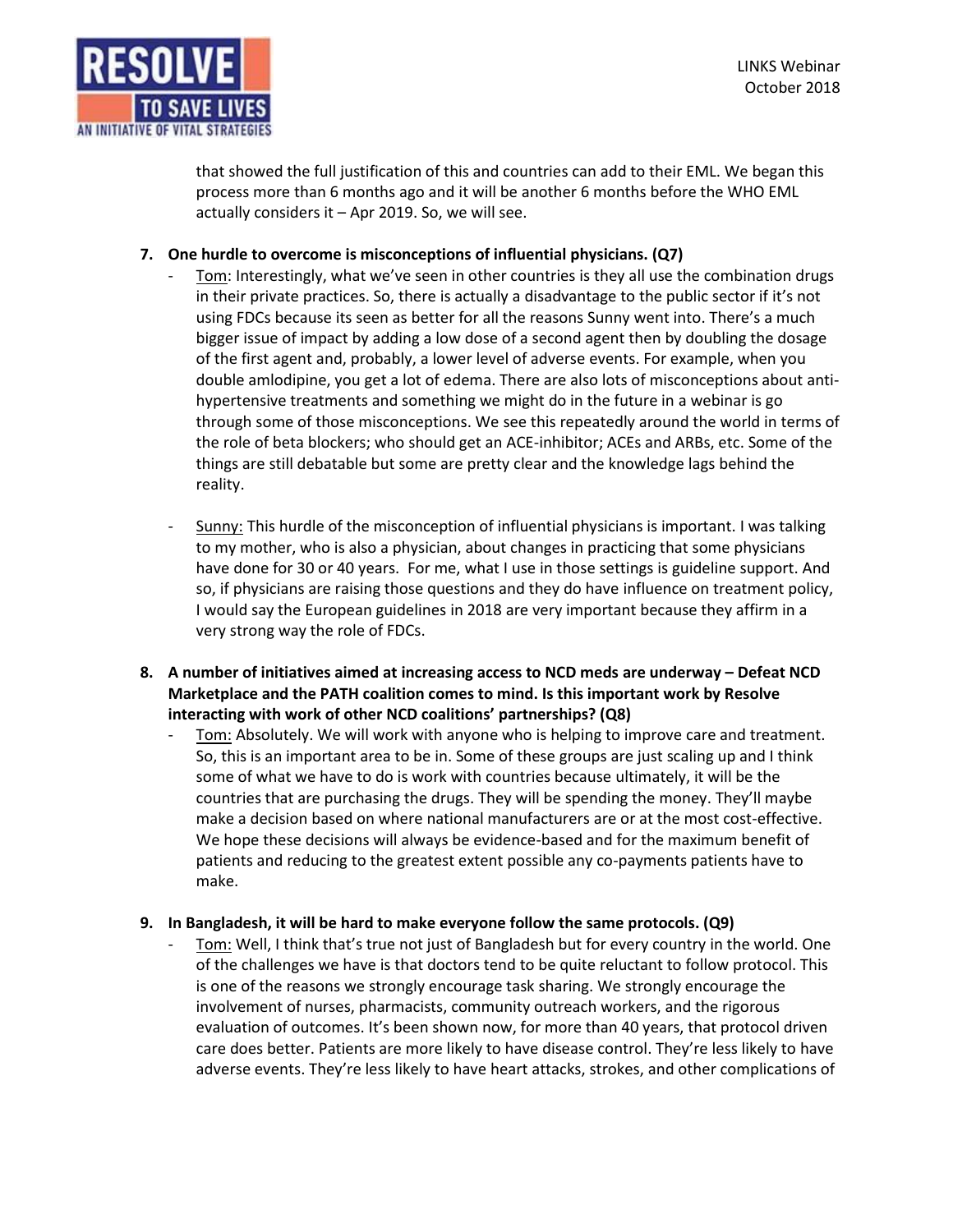hypertension. So, in those situations, it's really important that we see what the outcomes are and then use that to improve performance.

# **10. Thanks. Are the country EMLs updated routinely? (Q10)**

- Sunny: That's a great question. I will be honest with you. So, I am part of a consortium with the World Heart Federation called GLO-PRO and its looking at exactly this question. The honest answer is we don't know. In some countries, e.g., if you look at sub-Saharan Africa, the country level essential medicines list have not been updated in the past five, in some cases ten years. And so, who's asking those questions? What are the protocols? Where can you find to dig into some of those processes now?
- **11. At least in Chile, it is very important the introduction in the WHO list, because our national health public system always is seeing what the WHO says. Our local initiatives are always supported by personal efforts and not by the system itself (Q11)** 
	- Tom: That's why we're very hopeful that this will get approved by WHO and I really want to emphasize as strongly as I can that all of these medications are generic. Yes, there are multiple manufacturers for all. They're all safe. They're all effective. They're all evidencebased. They're all standard of care. They would be used for the treatment of any patients in any country, regardless of income level.
- **12. Guinea allocates few funds for health. How can you involve the government in implementing this treatment plan in the national protocol to treat htn in countries that allocate little funding for healthcare? (Q12)** 
	- Tom: It's a great question. Some of this is going to involve advocacy for countries to spend more on health. Someone who will involve good procurement so that if the government can't pay for the anti-hypertensive drugs, at least you could get high quality drugs that wouldn't have to cost more than a couple dollars a year. We would rather it be completely free to the patient, but we recognize that may not be possible in all countries immediately. In Africa, most countries have hypertension control rates in the low single digits (<5%) and because of that, what we're seeing is a large number of strokes, heart attacks, and large expenditures on trying to scale up dialysis and even kidney transplants. But prevention is going to be much more cost effective.
- **13. Regarding drug forecasting, if we go for FDCs, will it yield the same level of accuracy as monotherapy and yield the expected level of stock-out-free situations? (Q13)**
	- Tom: What I have seen in multiple countries is one month they have one drug, the next month they have another drug, the next month they may have the first drug or a third drug and that's really difficult for the patients and doctors. So, if you put the drugs together, you are going to have a lower rate of stock-outs and you also simplify the logistics of the pharmacy. You can't have one without the other. What we have seen with HIV and TB with FDCs is that it really reduces stock-outs.
	- Sunny: Yeah. I think that's spot on and I think the moment you clarify and focus, it becomes a global issue to where everyone is actually aligned on a common set of treatments and that actually starts to ensure that there is more attention paid to it. If you have too many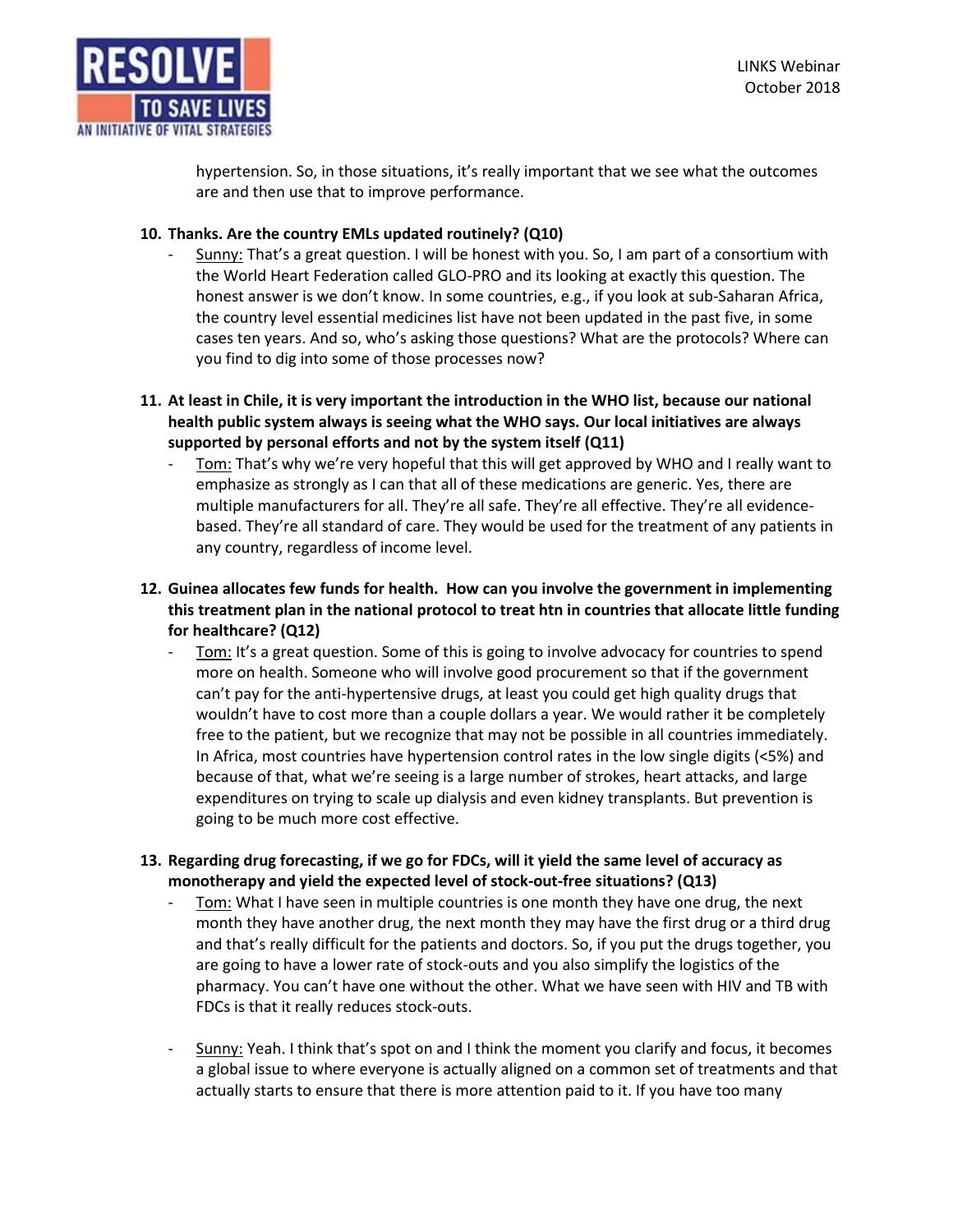

treatments, too many doses, it splinters attention and splinters focus. So this sort of brings it together and centralizes it on a common set of priorities.

- Tom: Also, as we gain more experience with these, we hope there will be more price transparency. So, it's openly stated what the prices are. We've seen, and Sunny mentioned, 100-fold variation in prices for the same chemical but all of high GMP quality.
- **14. What's your assessment about the current practice/situation regarding the use of brand vs generics hypertension drugs in LMICs – given that the price and affordability, and maybe availability differ significantly? (Q14)** 
	- Sunny: It's a very important question. So, I will just go back to the point that all of the current treatments for hypertension and, many for cardiovascular disease in general and hopefully for FDCs, are on the essential medicines list. So, I do think that using generic treatments is actually very, very important. In the case of FDCs, we have seen that some of the innovator companies have started to combine these treatments and then they have what's called evergreening. So, then they say that this is a fundamentally different molecule, so the price should be high. And in my view, that is not good for FDCs or hypertension therapies in general. All of these are essential. All of these are generic. I do think putting a focus on using those treatments will be critical.
- **15. In Latin America, the medical community is against many other health professionals participating in the treatment of high blood pressure. Any suggestions for how we might change this? (Q15)**
	- Tom: Well, this is a great question. It's the case all over the world. In fact, you can kind of think about the evolution of health care. Early on, before professionalization, you have everyone doing treatment and then the doctors try to control everything. If you look at the most advanced health system, you see more task-sharing. More involvement of nurses and pharmacists and the evidence is very clear. The evidence is incontrovertible that you get higher control rates, lower costs, and better outcomes if you have a task-sharing approach. But you have the doctors' association which is quite against it. One of the things to emphasize is that what we're trying to do here is to scale up the number of patients on treatment. When you scale up the number of patients on treatment, you can make a big difference by basically getting a higher volume and then the doctors can be reserved for those patients with complications or with resistant type hypertension. So, what the doctors do, which they do best, is take care of the complicated patients. Meanwhile the nurses and pharmacists are not working independently. They are following the doctor's orders. They're following the protocol that the government has established. And in different countries, there will be different possibilities of doing this. Sometimes, it's a systematic way, one step at a time. This is another area for possible work or a possible future webinar topic.

# **16. Do you suggest a country place ALL potential doses of FDC on their EML list or limit to 1 or 2 SPCs with 1 or 2 doses on their EML – and why? (Q16)**

- Sunny: I have a personal preference for focus. We applied previously for the ACE inhibitor and thiazide. So, I do think that is a very important one, with the other one being the CCB